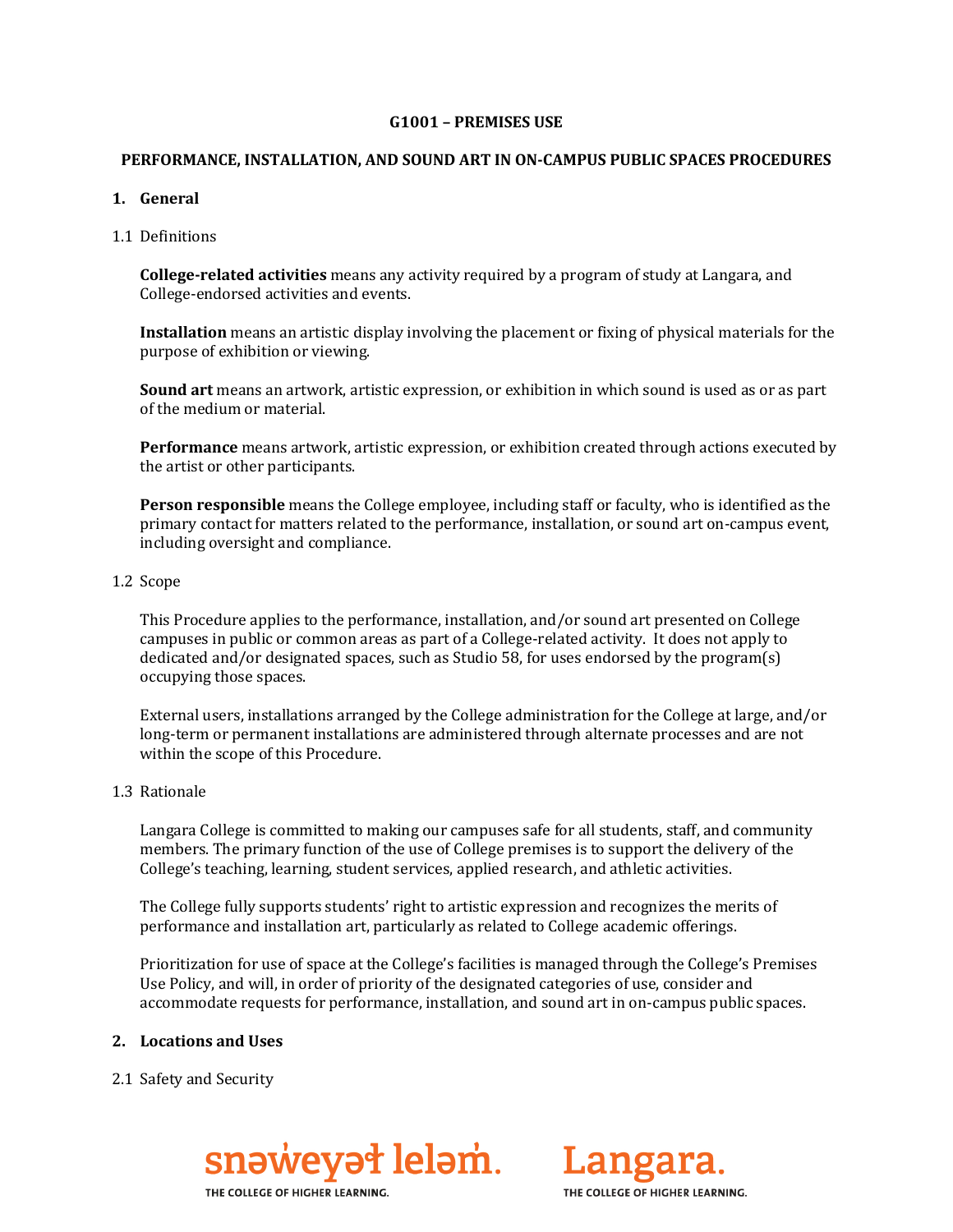All members of the College community are expected to comply with College policies and legal requirements in order to provide a safe and healthy learning environment for everyone.

Students and other participants in performance, installation, and sound art must comply with all College policies regarding drugs, alcohol, weapons, explosives, and other hazardous materials.

The person responsible for the performance, installation, or sound art is required to ensure all legislative, regulatory, and College-directed conditions are met and maintained throughout the duration of the performance, installation, or sound art.

2.2 Non-permitted uses and locations

The following uses are specifically and expressly not permitted under these Procedures:

- Possession or use of illegal drugs, including alcohol, if by a minor
- Exposing others to blood, urine, feces, chemicals, or other hazardous materials (as an unsafe practice, this is not acceptable)
- Any activity that has the potential to cause injury to the artist, any other participants or performers, audience members, or others
- Any use which marks, mars, damages, defaces, or otherwise creates a condition which would require repair or restoration
- Any use which would cause another person to feel demeaned, intimidated, bullied, or harassed
- Any non-temporary use

The following locations are specifically and expressly not permitted for performance, installation, and sound art:

- Any location that interferes with or blocks entrance or exit from a building, room, or area
- Any location that obstructs, interferes with, or affects life safety systems or devices, such as fire systems, emergency exits, first aid equipment, or emergency communication devices
- Any location which interferes with or otherwise disrupts the academic and operational interests of the College
- Restricted, private, or non-public locations, including mechanical areas and rooftops
- Childcare areas, including associated fencing and outdoor areas
- Food preparation and service locations
- Medical and counselling offices and locations

2.3 Uses and locations requiring specific approval

The following uses are generally not permitted for performance, installation, or sound art, but may be permitted with the express, written permission of the Director, Facilities or designate, in consultation with other parties, as required and appropriate:

- Displaying or using a knife, gun, or other weapon, except as permitted for Film Arts productions (See Procedures for H1005 – Weapons used in Film Arts productions)
- Setting off fireworks, explosives, or any similar device
- Uses longer than seven (7) calendar days

The following locations are generally not permitted for performance, installation, or sound art, but may be permitted with the express, written permission of the Director, Facilities or designate in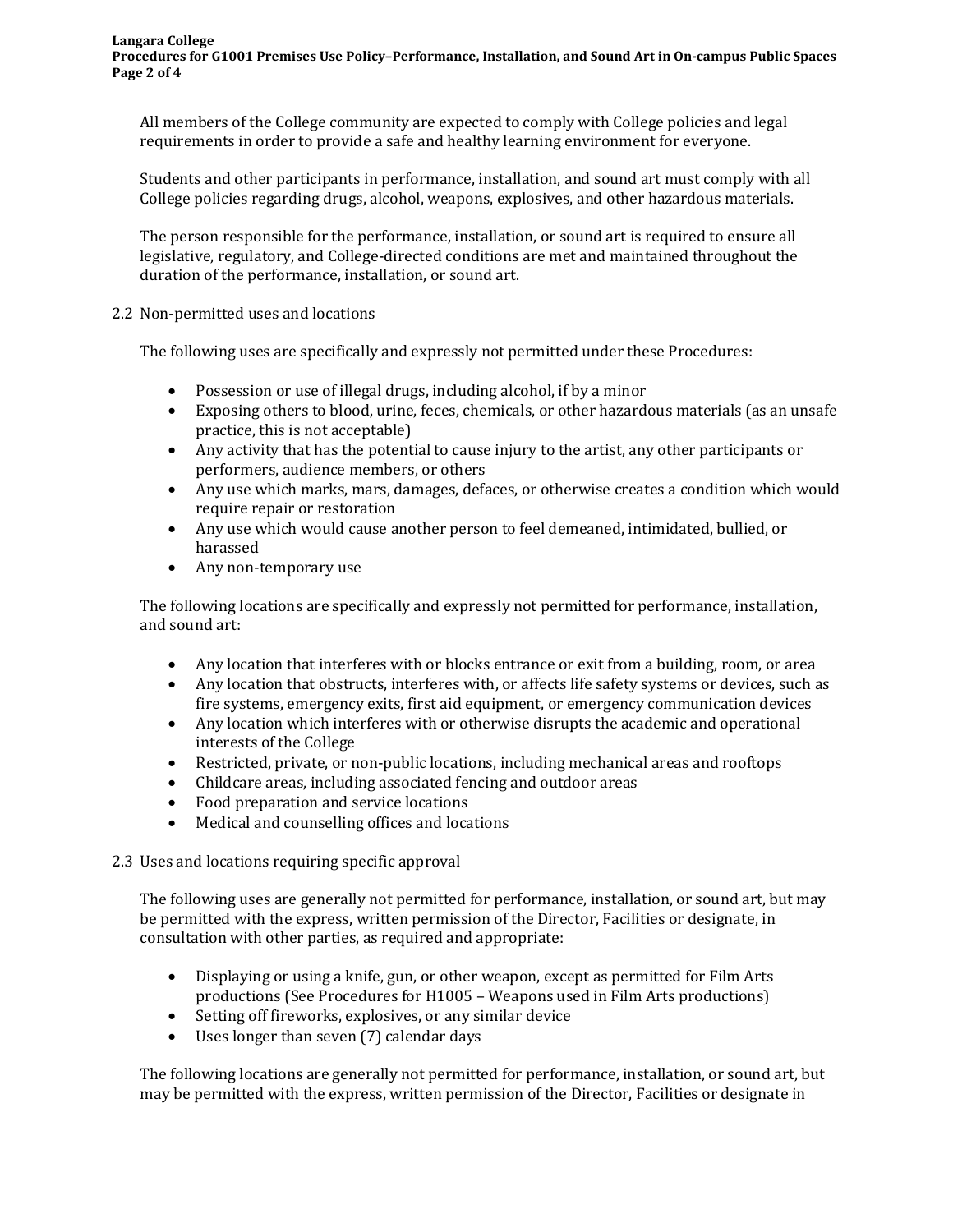consultation with other parties, as required and appropriate. Locations marked  $\star$  additionally require the permission of the usual occupant or department responsible for the space.

- Washrooms and changerooms
- Laboratories \*
- Private and shared offices \*
- Senior Leadership Team suite \*
- Any location leased to or rented by a third party
- Attached to or among any landscaping
- Parking lots and areas
- 2.4 Uses and locations generally permitted

Uses and locations not noted in Section 2.2 or 2.3 are generally allowed for performance, installation, or sound art, however use must be approved by and coordinated with the Facilities department in advance of commencement or installation.

# **3. Approval Procedure**

The person responsible for the performance, installation, or sound art is required to submit a request for approval to the Facilities department for review at least three (3) business days before the intended installation. Submissions may be made by email to [facilities@langara.ca.](mailto:facilities@langara.ca)

The request must include:

- The name of the person responsible for the performance, installation, or sound art
- The name of the student and instructor, if applicable and different from the above
- The requested location of the performance, installation, or sound art
- A description of the performance, installation, or sound art, with sufficient detail to review the proposed installation

For uses and/or locations noted in Section 2.3, the person responsible for the performance, installation, or sound art is responsible to request permission from the occupant or person responsible for the space. Written confirmation of any required permission must be submitted with the request. Requests submitted without the required permission will be rejected.

# **4. Operational Procedures**

# 4.1 Responsibility

The person responsible for the performance, installation, or sound art is required to ensure all legislative, regulatory, and College-directed conditions, must be met, and maintained throughout the duration of the performance, installation, or sound art.

# 4.2 Costs and Charge-back

All costs associated with the performance, installation, or sound art are the responsibility of the person responsible and may be assumed by the department or program. Any cost incurred by the College related to the performance, installation, or sound art will be charged-back to the department or program.